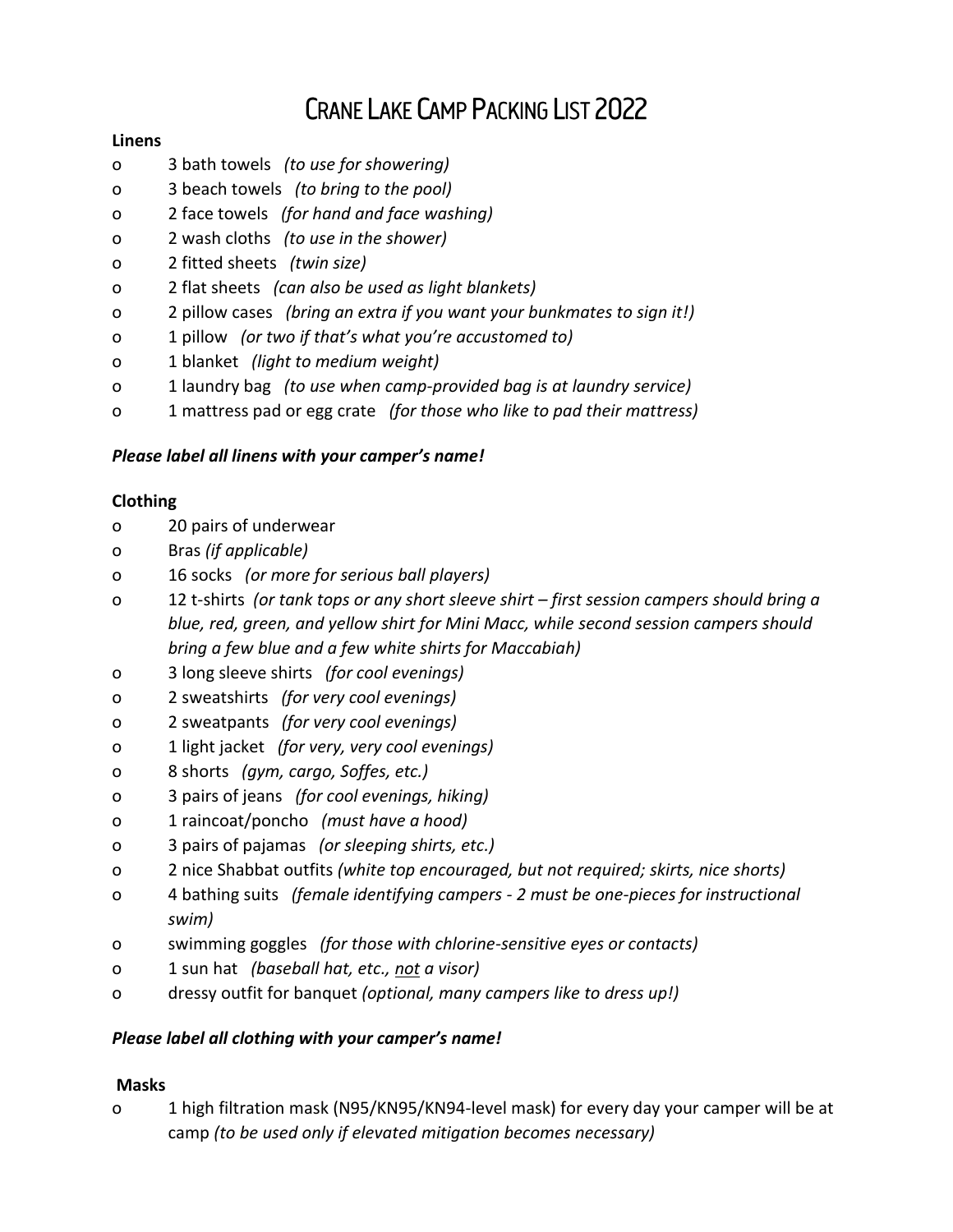#### **Shoes**

- o 2 pairs of sneakers *(for everyday wear, sports)*
- o 1 pair of sturdy shoes *(for hiking and rain-only if you already own, don't buy!)*
- o 1 pair of swimming shoes *(to wear to the pool)*
- o 1 pair of sandals/flip-flops *(if you wear them)*
- o 1 pair of soccer/baseball cleats *(only if you already own, don't buy!)*
- o 1 pair of Shabbat shoes *(optional, some campers wear nice sandals, NO HEELS HIGHER THAN TWO INCHES PLEASE!)*

#### *Please label all shoes with your camper's name!*

#### **Toiletries**

- o comb and brush
- o clips, hair bands
- o toothbrush and toothpaste, plastic drinking cup
- o soap and soap dish or body wash for shower
- o liquid soap dispenser for bunk
- o shampoo, conditioner, gel, etc.
- o deodorant
- o Q-tips
- o razor and shaving cream *(for shavers only)*
- o nail clipper
- o pads, tampons *(if applicable)*
- o sun block *(lots!)*
- o insect repellant *(lots!)*
- o tissues
- o caddy to store and carry toiletries

## *Please label all toiletries with your camper's name!*

#### **Miscellaneous**

- o sleeping bag
- o flashlight, extra batteries
- o pens, pencils, stationery, envelopes, stamps, eLetter Replies
- o family addresses, printed labels, pre-addressed envelopes
- o 2 sturdy refillable water bottles *(item most commonly lost at camp!)*

## *Please label everything with your camper's name!*